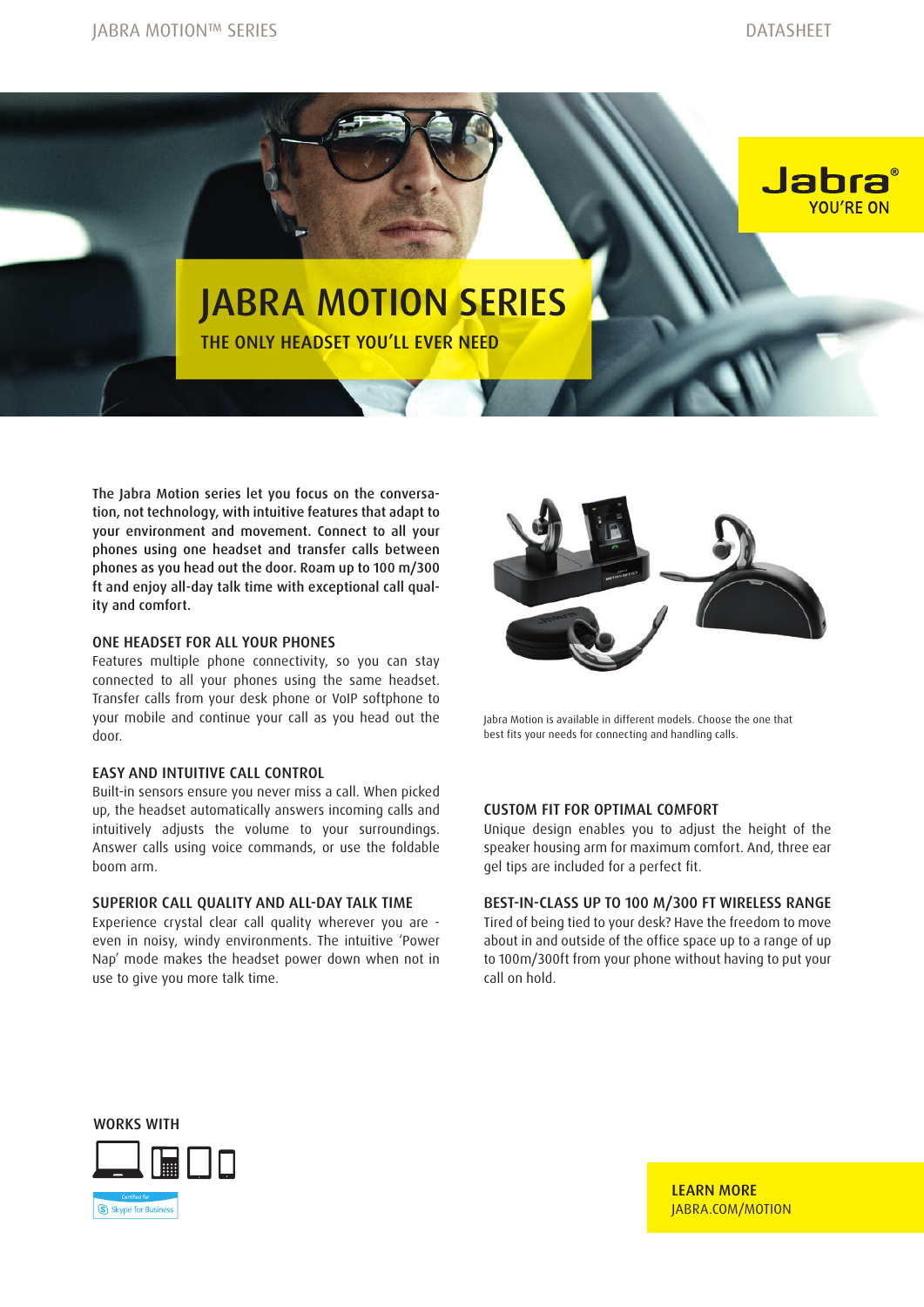| <b>JABRA MOTION SERIES OVERVIEW</b> |                                                |                                                                                                                                                        |                                                                                                                                                                                                                                                                                                     |
|-------------------------------------|------------------------------------------------|--------------------------------------------------------------------------------------------------------------------------------------------------------|-----------------------------------------------------------------------------------------------------------------------------------------------------------------------------------------------------------------------------------------------------------------------------------------------------|
| Variant                             | Variant name                                   | Description                                                                                                                                            | <b>OPTIMIZED FOR</b>                                                                                                                                                                                                                                                                                |
|                                     | Jabra Motion Office                            | Bluetooth Headset with touch<br>screen base for Desk phone, VoIP<br>Softphone, Mobile Phones and<br><b>Tablets</b>                                     | . Up to 100 meters/300 feet hands-free communication for<br>your desk phone, VoIP softphone, mobile phone and tablet.<br>. Touch screen base for convenient call control, charging and<br>hot desking.<br>. USB adapter and soft pouch for headset included.                                        |
|                                     | Jabra Motion Office MS                         | Certified for Skype for Business<br>Bluetooth Headset with touch<br>screen base for Desk phone, VoIP<br>Softphone, Mobile Phones and<br><b>Tablets</b> | • Certified for Skype for Business.<br>• Up to 100 meters/300 feet hands-free communication for your<br>desk phone, VoIP softphone, mobile phone and tablet.<br>· Touch screen base for convenient call control, charging and hot<br>desking.<br>" USB adapter and soft pouch for headset included. |
|                                     | Jabra Motion UC                                | Bluetooth Headset for VoIP<br>Softphone, Mobile Phones and<br><b>Tablets</b>                                                                           | • Up to 100 meters/300 feet hands-free communication for your<br>VoIP softphone, mobile phone and tablet.<br>· USB adapter enables UC integration.<br>· Soft pouch included.                                                                                                                        |
|                                     | Jabra Motion UC MS                             | Certified for Skype for Business<br>Bluetooth Headset for VoIP<br>Softphone, Mobile Phones and<br><b>Tablets</b>                                       | • Certified for Skype for Business.<br>• Up to 100 meters/300 feet hands-free communication for your<br>VoIP softphone, mobile phone and tablet.<br>· USB adapter enables UC integration.<br>· Soft pouch included.                                                                                 |
|                                     | Jabra Motion UC with<br>Travel & Charge Kit    | Bluetooth Headset for VoIP<br>Softphone, Mobile Phones and<br><b>Tablets</b>                                                                           | • Up to 100 meters/300 feet hands-free communication for your<br>VoIP softphone, mobile phone and tablet.<br>· USB adapter enables UC integration.<br>. Compact storage, docking and charging kit included.                                                                                         |
|                                     | Jabra Motion UC with<br>Travel & Charge Kit MS | Certified for Skype for Business<br>Bluetooth Headset for VoIP<br>Softphone, Mobile Phones and<br><b>Tablets</b>                                       | • Certified for Skype for Business.<br>• Up to 100 meters/300 feet hands-free communication for your<br>VoIP softphone, mobile phone and tablet.<br>· USB adapter enables UC integration.<br>• Compact storage, docking and charging kit included.                                                  |
|                                     | Jabra Motion*                                  | <b>Bluetooth Headset for Mobile</b><br>Phones and Tablets                                                                                              | · Bluetooth connectivity to your mobile phone and tablet.                                                                                                                                                                                                                                           |

\* Not available in all countries. Please contact your local sales representative for availability.